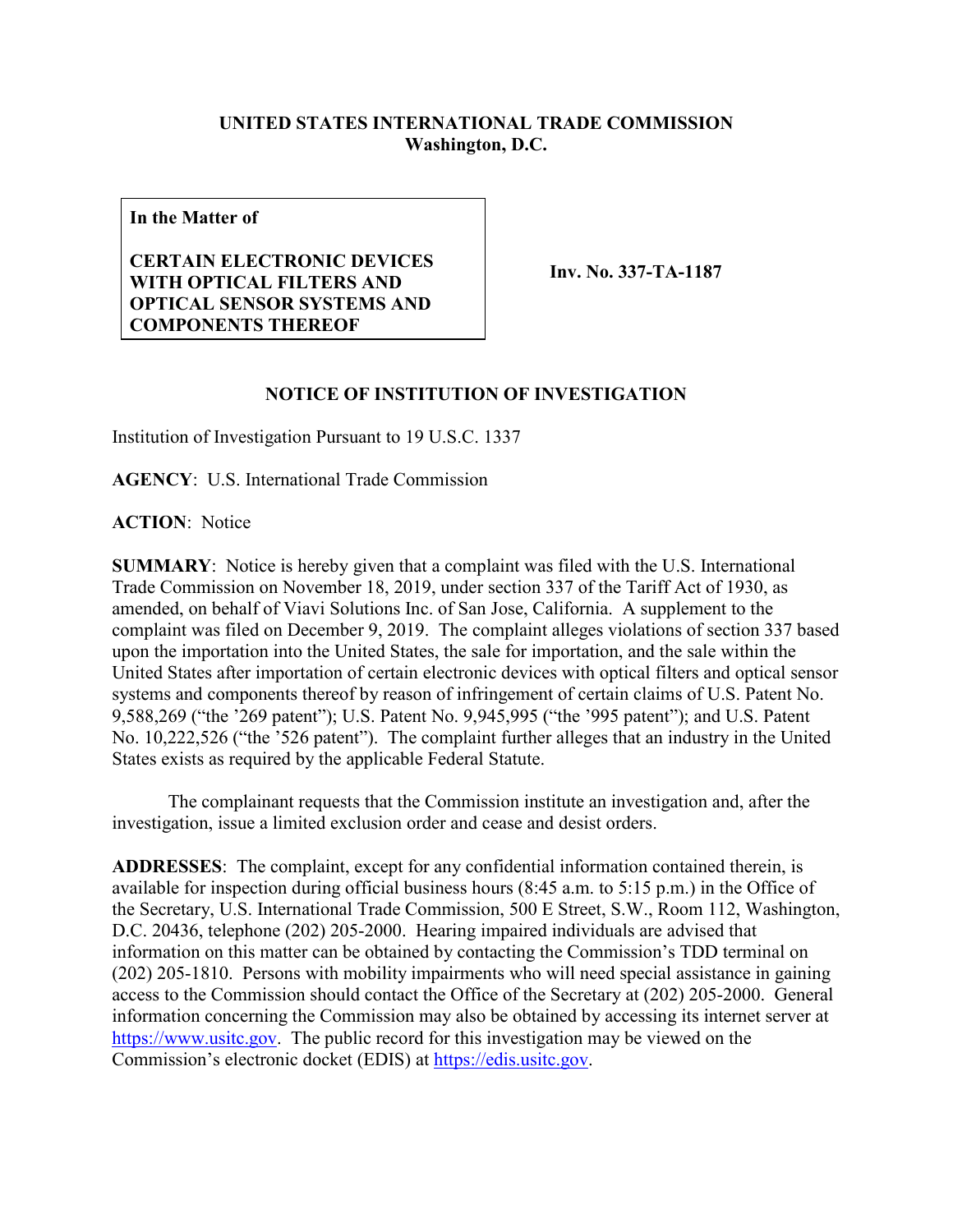**FOR FURTHER INFORMATION CONTACT**: Pathenia Proctor, Office of Unfair Import Investigations, U.S. International Trade Commission, telephone (202) 205-2560.

## **SUPPLEMENTARY INFORMATION**:

**AUTHORITY**: The authority for institution of this investigation is contained in section 337 of the Tariff Act of 1930, as amended, 19 U.S.C. 1337, and in section 210.10 of the Commission's Rules of Practice and Procedure, 19 C.F.R. 210.10 (2019).

**SCOPE OF INVESTIGATION**: Having considered the complaint, the U.S. International Trade Commission, on December 18, 2019, **ORDERED THAT** –

(1) Pursuant to subsection (b) of section 337 of the Tariff Act of 1930, as amended, an investigation be instituted to determine whether there is a violation of subsection (a)(1)(B) of section 337 in the importation into the United States, the sale for importation, or the sale within the United States after importation of certain products identified in paragraph (2) by reason of infringement of one or more of claims 1, 5-9, 11, 13, 15, 17, 18, and 22-27 of the '269 patent; claims 1, 4, 8, 13, and 18 of the '995 patent; and claims 27-30 of the '526 patent; and whether an industry in the United States exists as required by subsection (a)(2) of section 337;

(2) Pursuant to section 210.10(b)(1) of the Commission's Rules of Practice and Procedure, 19 C.F.R. 210.10(b)(1), the plain language description of the accused products or category of accused products, which defines the scope of the investigation, is "mobile phones and tablet computers, and components for mobile phones and tablet computers, including optical filters and optical sensor systems for mobile phones and tablet computers";

(3) For the purpose of the investigation so instituted, the following are hereby named as parties upon which this notice of investigation shall be served:

(a) The complainant is:

Viavi Solutions Inc. 6001 America Center Drive Sixth Floor San Jose, CA 95002

(b) The respondents are the following entities alleged to be in violation of section 337, and are the parties upon which the complaint is to be served:

> Optrontec Inc. 19-15 Pyeongsan-ro 8beon-gil Uichang-gu Changwon, Gyeongnam 51398 Republic of Korea